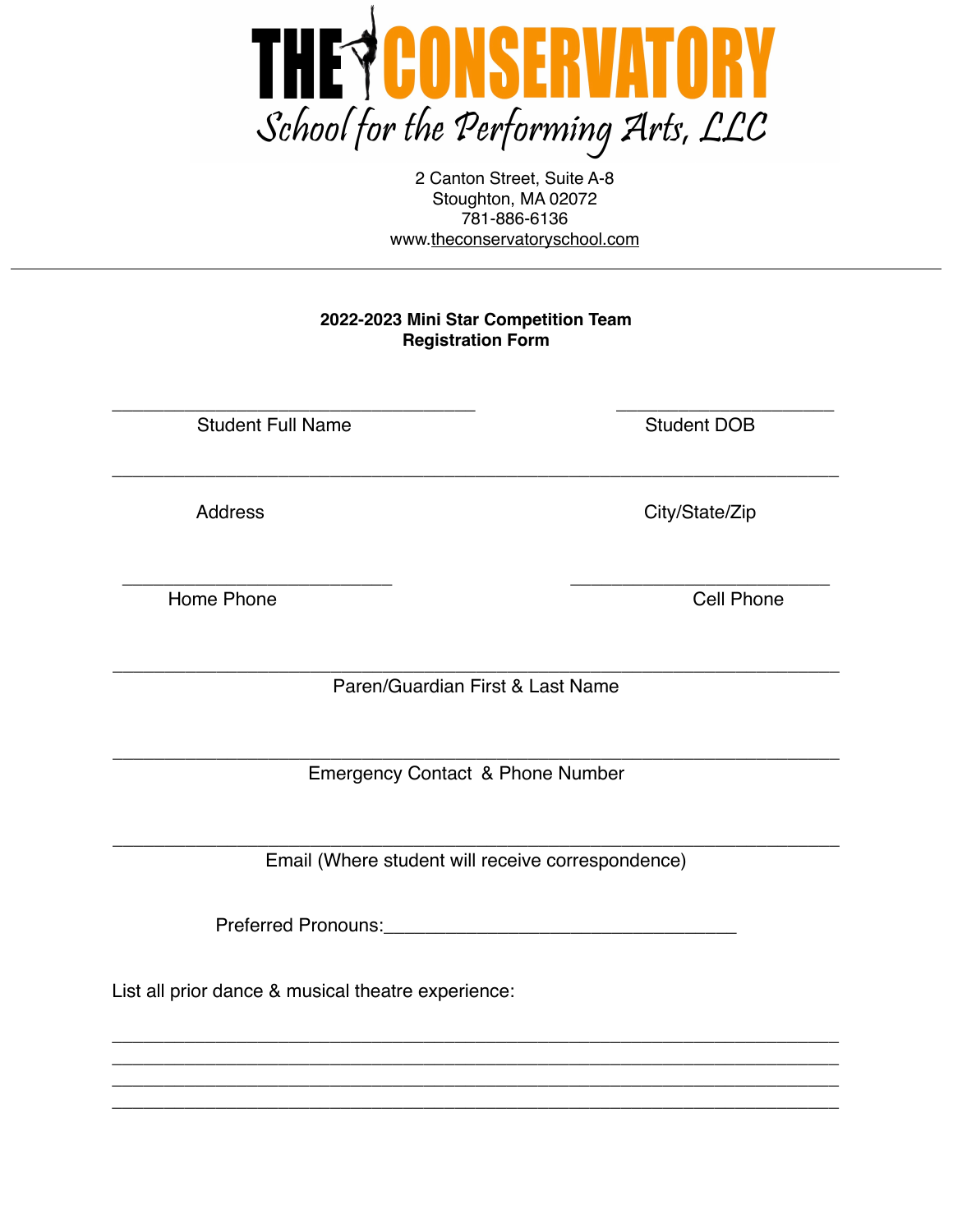List Medical History/Injuries/Allergies that CSPA should be aware of. Restrictions with Physical Activity? Please Circle Yes No If yes please explain: Attach another sheet if needed

\_\_\_\_\_\_\_\_\_\_\_\_\_\_\_\_\_\_\_\_\_\_\_\_\_\_\_\_\_\_\_\_\_\_\_\_\_\_\_\_\_\_\_\_\_\_\_\_\_\_\_\_\_\_\_\_\_\_\_\_\_\_\_\_\_\_\_\_\_\_ \_\_\_\_\_\_\_\_\_\_\_\_\_\_\_\_\_\_\_\_\_\_\_\_\_\_\_\_\_\_\_\_\_\_\_\_\_\_\_\_\_\_\_\_\_\_\_\_\_\_\_\_\_\_\_\_\_\_\_\_\_\_\_\_\_\_\_\_\_\_ \_\_\_\_\_\_\_\_\_\_\_\_\_\_\_\_\_\_\_\_\_\_\_\_\_\_\_\_\_\_\_\_\_\_\_\_\_\_\_\_\_\_\_\_\_\_\_\_\_\_\_\_\_\_\_\_\_\_\_\_\_\_\_\_\_\_\_\_\_\_ \_\_\_\_\_\_\_\_\_\_\_\_\_\_\_\_\_\_\_\_\_\_\_\_\_\_\_\_\_\_\_\_\_\_\_\_\_\_\_\_\_\_\_\_\_\_\_\_\_\_\_\_\_\_\_\_\_\_\_\_\_\_\_\_\_\_\_\_\_\_ \_\_\_\_\_\_\_\_\_\_\_\_\_\_\_\_\_\_\_\_\_\_\_\_\_\_\_\_\_\_\_\_\_\_\_\_\_\_\_\_\_\_\_\_\_\_\_\_\_\_\_\_\_\_\_\_\_\_\_\_\_\_\_\_\_\_\_\_\_\_ \_\_\_\_\_\_\_\_\_\_\_\_\_\_\_\_\_\_\_\_\_\_\_\_\_\_\_\_\_\_\_\_\_\_\_\_\_\_\_\_\_\_\_\_\_\_\_\_\_\_\_\_\_\_\_\_\_\_\_\_\_\_\_\_\_\_\_\_\_\_

# \_\_\_\_\_\_\_\_\_\_\_\_\_\_\_\_\_\_\_\_\_\_\_\_\_\_\_\_\_\_\_\_\_\_\_\_\_\_\_\_\_\_\_\_\_\_\_\_\_\_\_\_\_\_\_\_\_\_\_\_\_\_\_\_\_\_\_\_\_\_

## **Summer requirements for the Mini Star Competition Team**:

Summer 2022 prerequisites are listed on the summer page of the CSPA website.

www.theconservatoryschool.com



**Registration Form Due by Saturday, June, 11, 2022**

New Competitive Students: \$50 Audition Fee

Returning Competitive Students: \$40 Audition Fee

Audition Date: Friday, June 17, 2022 Times - TBA

**Serious Submissions Only**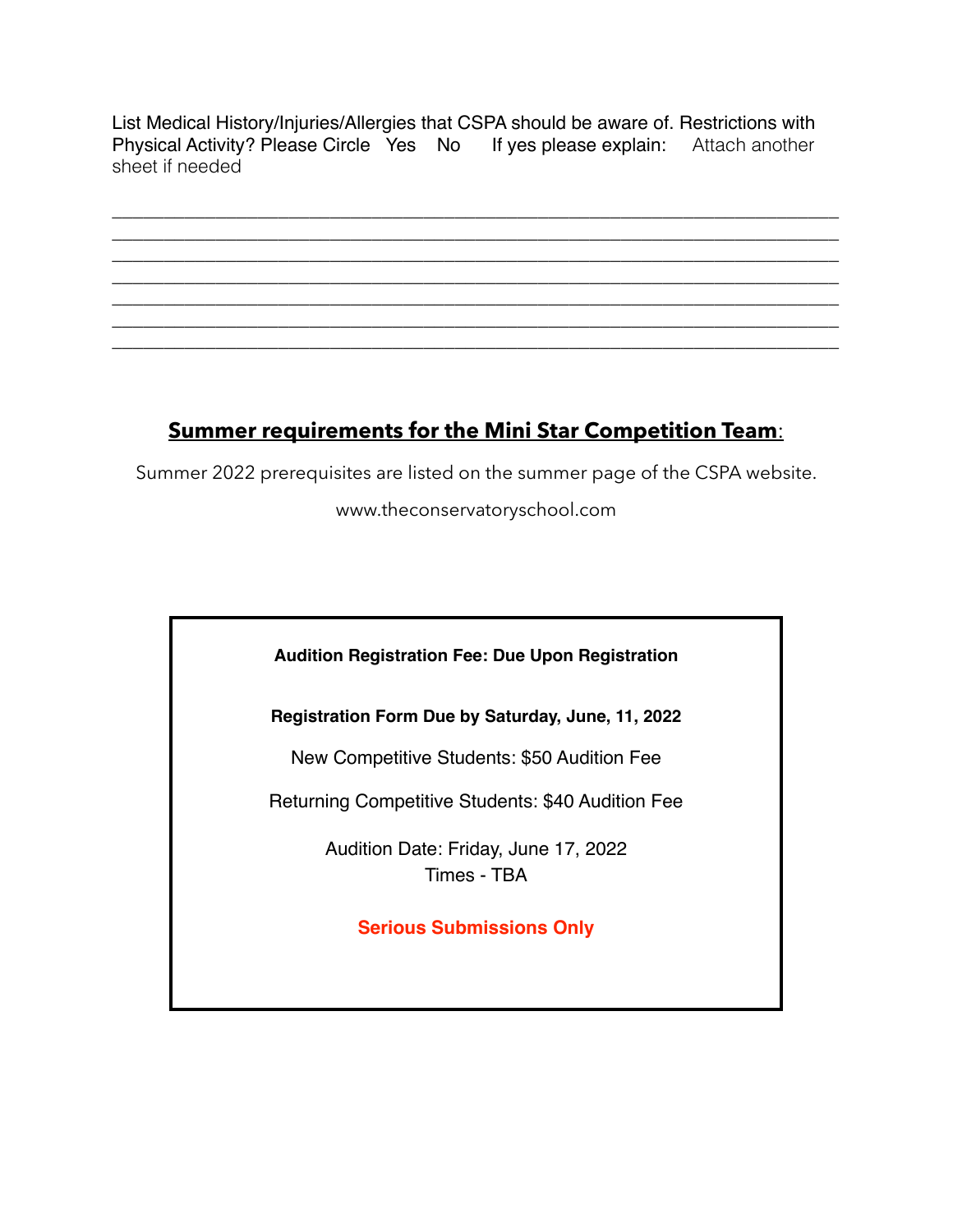

## **Parent/Guardian Initial all that Apply:**

I would like to be considered as a vocal/dance/acting soloist for the 2022-2023 season \_\_\_\_\_\_\_\_

I would like to be considered for a vocal: duo, trio, or group (circle all that apply)

I am able to commit to 1-3 competition group routines \_\_\_\_\_\_

I am able to participate in summer training requirements \_\_\_\_\_\_

I understand the commitment of a competitive team and I am willing to make a 10 month commitment (September 2022 through June 2023) \_\_\_\_\_\_\_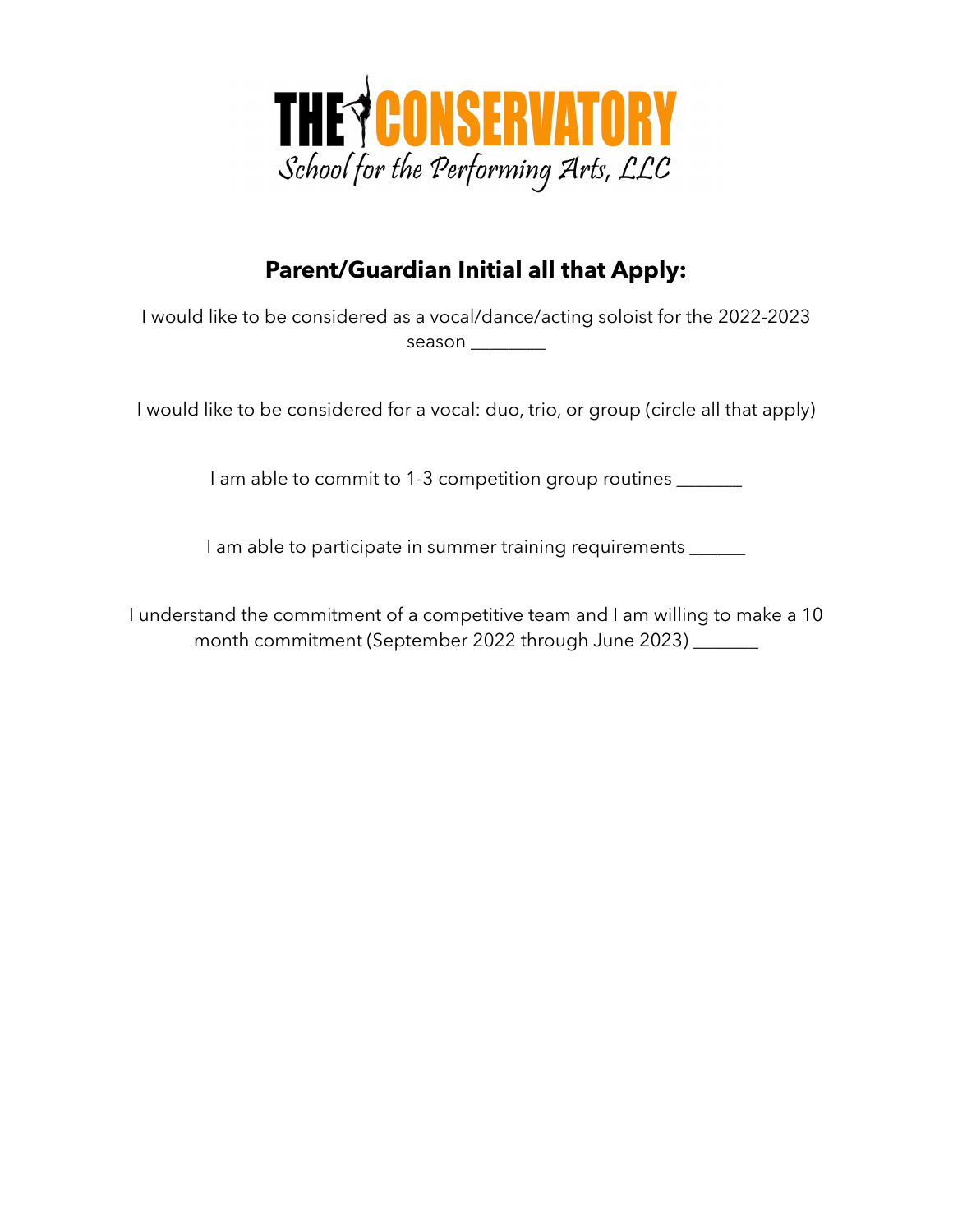## **The Conservatory School for the Performing Arts, LLC Release and Waiver Liability, Assumption of Risk, and Indemnity Agreement**

#### *REGISTRATION IS INCOMPLETE WITHOUT SIGNATURE AND MUST BE COMPLETED BEFORE THE FIRST CLASS*

I understand and agree that in participating in any classes, programs, workshops, camps, events, or activities there is a possibility of physical illness, bodily injury, disability, paralysis, or death. I voluntarily agree, therefore, to assume all risks and responsibility for any such injury or accident, which might occur to me or my child during any of The Conservatory School for the Performing Arts, LLC classes, programs, workshops, camps, events, or other activities. I release, and agree to indemnify The Conservatory School for the Performing Arts, LLC, its owners, agents, volunteers, assistants, employees, guest artists, faculty members, and students from any and all liability claims, demands, or causes of action whatsoever from any damage, loss, injury, or death to me, my children, or property which may arise out of or in connection with participation in any classes or activities conducted by The Conservatory School for the Performing Arts, LLC. I have read and understand the CSPA COVID regulations, and agree to waive my rights and those of my children as to any liability that, The Conservatory School for the Performing Arts, LLC or its agents or employees may have as to COVID-19 related illness. I further hereby voluntarily agree to waive my rights and those of my heirs and assigns to hold The Conservatory School for the Performing Arts, LLC its owners, agents, volunteers, assistants, employees, guest artists, faculty members, and/or students liable for any kind of damage, loss, injury, or death. I understand that I should be aware of my physical limitations and those of any of my children whom I enroll in CSPA programs and agree not to exceed them. If I am signing this waiver for my children, I certify that I am the parent or legal guardian and have the right to waive these rights.

Permission is granted to The Conservatory School for the Performing Arts, LLC to use photographs and videos of students for publicity purposes

**Undersigned hereby warrants that prospective student for whom this registration application is submitted has only the following physical limitations, impairments or conditions:** \_\_\_\_\_\_\_\_\_\_\_\_\_\_\_\_\_\_\_\_\_\_\_\_\_\_\_\_\_\_\_\_\_\_\_\_\_\_\_\_\_\_\_\_\_\_\_\_\_\_\_\_\_\_\_\_

 $\overline{\phantom{a}}$  , and the set of the set of the set of the set of the set of the set of the set of the set of the set of the set of the set of the set of the set of the set of the set of the set of the set of the set of the s  $\overline{\phantom{a}}$  , and the set of the set of the set of the set of the set of the set of the set of the set of the set of the set of the set of the set of the set of the set of the set of the set of the set of the set of the s

(Only write word "None" on above line if there are absolutely no such conditions)

**Undersigned hereby warrants that prospective student for whom this registration application is submitted has only the following physical limitations, impairments or conditions:** \_\_\_\_\_\_\_\_\_\_\_\_\_\_\_\_\_\_\_\_\_\_\_\_\_\_\_\_\_\_\_\_\_\_\_\_\_\_\_\_\_\_\_\_\_\_\_\_\_\_\_\_\_\_\_\_

 $\_$  , and the state of the state of the state of the state of the state of the state of the state of the state of the state of the state of the state of the state of the state of the state of the state of the state of the

(Only write word "None" on above line if there are absolutely no such conditions)

\_\_\_\_\_\_\_\_\_\_\_\_\_\_\_\_\_\_\_\_\_\_\_\_\_\_\_\_\_\_\_\_\_\_\_\_\_\_\_

**Sometimes a further charge is applied when a parent requests a special accommodation for a child. If you are aware of any such accommodation appropriate for your student, please list here and our company will be**  in communication with you on the subject:

 $\overline{\phantom{a}}$  , and the set of the set of the set of the set of the set of the set of the set of the set of the set of the set of the set of the set of the set of the set of the set of the set of the set of the set of the s  $\overline{\phantom{a}}$  , and the set of the set of the set of the set of the set of the set of the set of the set of the set of the set of the set of the set of the set of the set of the set of the set of the set of the set of the s

(Only write word "None" on above line if there are no such accommodations requested)

**I have read, understood and agree to be bound by the above statement (please print your name, sign & date):**

| <b>PRINTED:</b> |  |  |
|-----------------|--|--|
|                 |  |  |

#### $SIGNED:$

If under 18, parents or legal guardian must sign

**FOR: \_\_\_\_\_\_\_\_\_\_\_\_\_\_\_\_\_\_\_\_\_\_\_\_\_\_\_\_\_\_\_\_\_\_\_\_\_\_\_ (name of student) DATED**: \_\_\_\_\_\_\_\_\_\_\_\_\_\_\_\_\_\_\_\_\_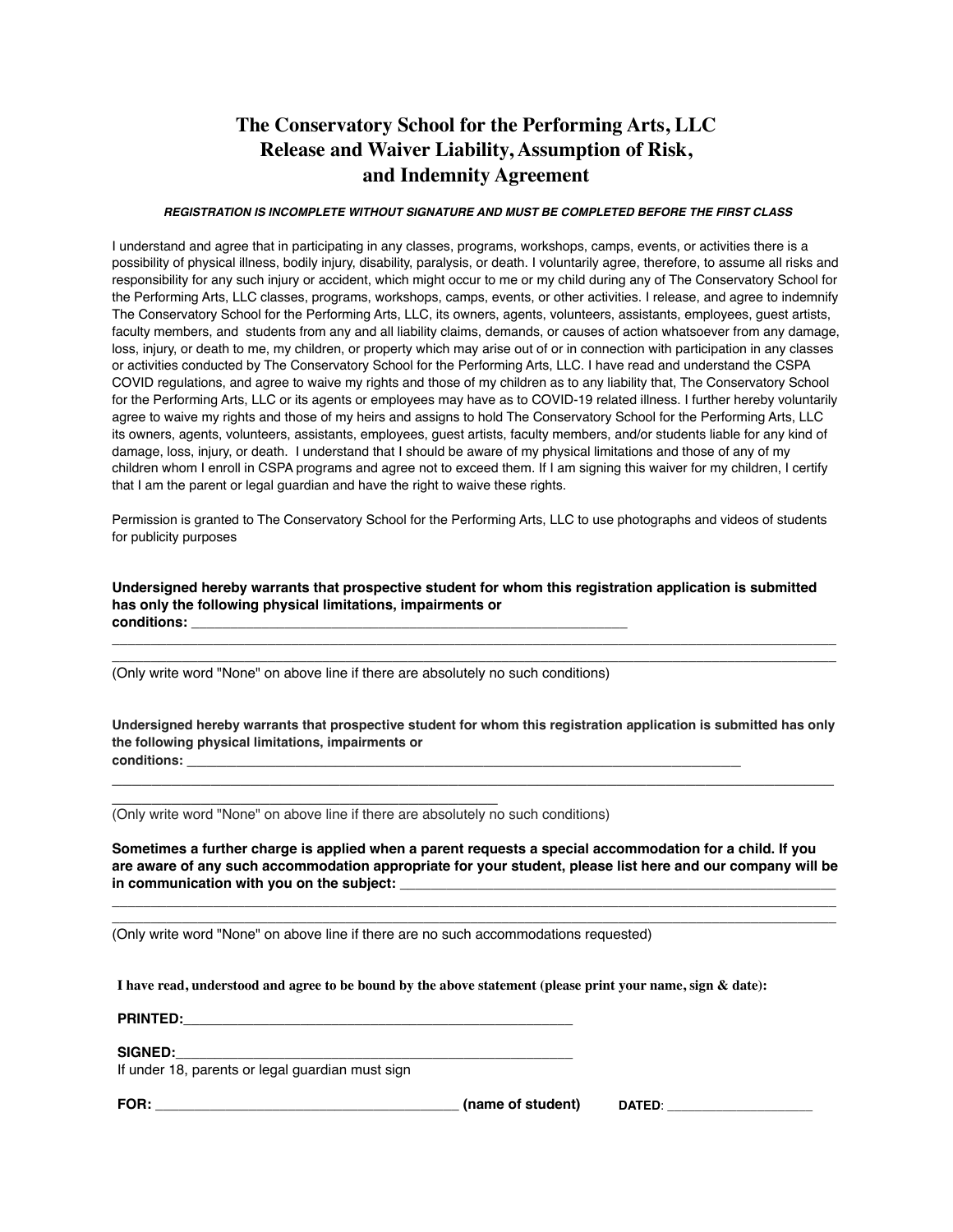

## **Mini Star Audition Dress Code and Information**

**Performers Identifying as Female:** Any color Leotard (no bright prints or rhinestones), Pink convertible tights. Hair in a proper ballet bun at crown of head. Bring all dance shoes with you or have ready at home for online auditions.

**Performers Identifying as Male:** Solid color t-shirt (no logos), Black jazz pants/black dance shorts. Bring all dance shoes with you.

**Performers Identifying as Non-Binary:** All black dance attire. Black jazz pants or black dance shorts are acceptable for the Jazz, Tap, Contemporary Portions. Bring all dance shoes with you.

No jewelry (small earrings are acceptable).

## **Audition Schedule**

Will be released after June, 11, 2022. Spaces are held by first come, first serve.

**Promptness:** Auditions will not be held for tardiness.

**Closed Audition Process:** There will be no public viewing of auditions in person or online.

Results will be determined 1-2 weeks from the audition date. Guest judges may be present and may score the applicant's audition. Auditions may be recorded.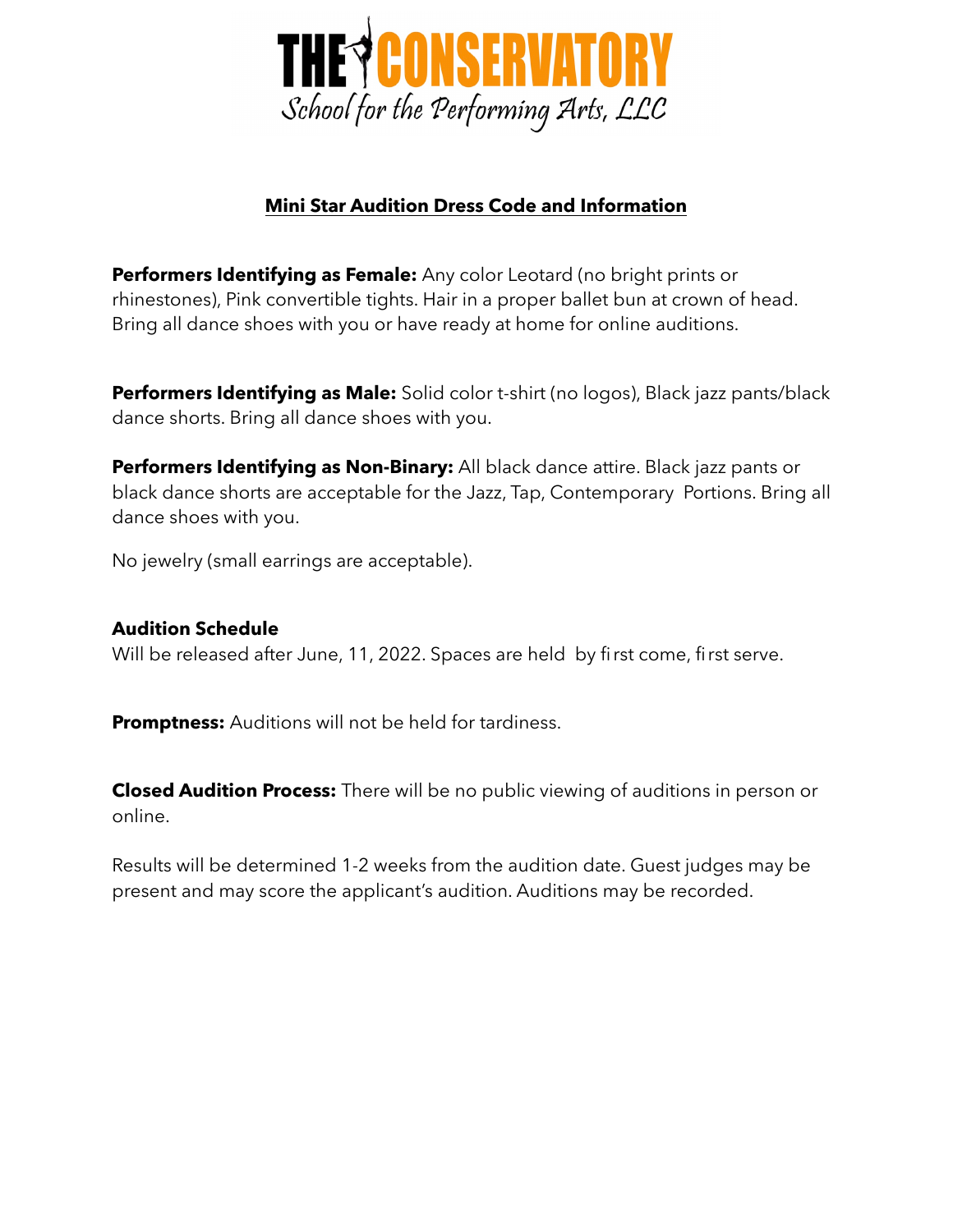## **Parental Acknowledgment Form**

I understand that audition fees are non-refundable / non-transferrable and are due upon submission of the 2022 audition registration form\_\_\_\_\_\_\_\_\_\_\_\_\_\_\_( initial)

I understand that all judges critiques are property of the studio and may not be shared \_\_\_\_\_\_ (initial)

I understand that the Director's and Judge's decisions are final \_\_\_\_\_ (initial)

I understand that the audition is closed to the public and may be recorded for teacher placement use \_\_\_\_\_\_\_\_\_\_\_\_\_ (initial)

I, my child, and family are ready to accept and commit to a 10 month *(September 2022 through June 2023)* Competitive Team \_\_\_\_\_\_\_\_\_\_\_\_ (initial)

I, my child, and family understand that summer requirements need to be met for my child to be considered for this competitive program \_\_\_\_\_\_\_\_\_\_\_\_ (initial)

Parent/Guardian First & Last Name

\_\_\_\_\_\_\_\_\_\_\_\_\_\_\_\_\_\_\_\_\_\_\_\_\_\_\_\_\_\_\_\_\_\_\_\_\_\_

Date

 $\overline{\phantom{a}}$  , where  $\overline{\phantom{a}}$